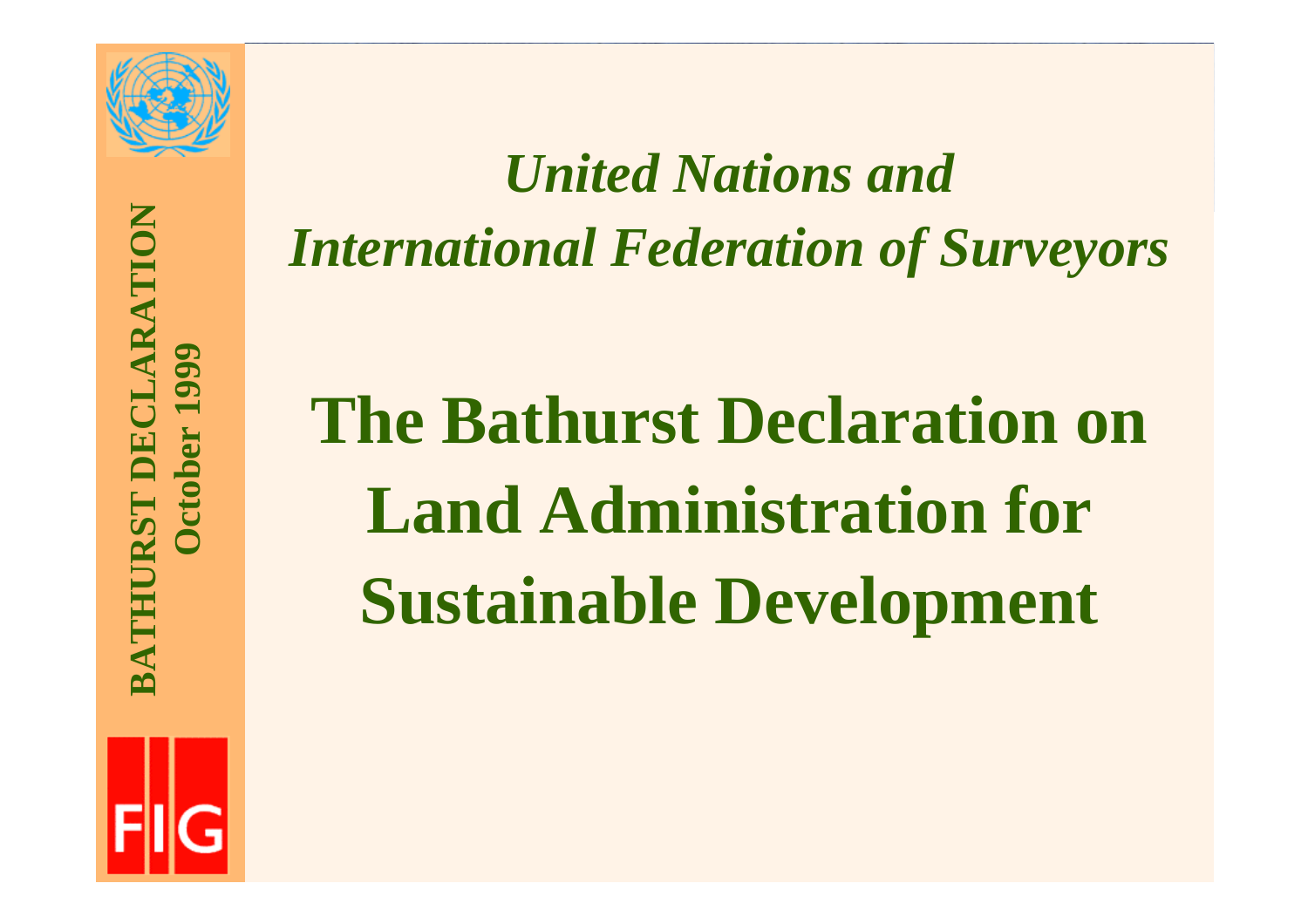

#### **The Story The Story**

#### **The cumulative evolution of society's land administration needs (western examples)**

- • **pre-industrial revolution:** land as wealth and cadastre as basic record and fiscal tool
- **industrial revolution:** land as commodity and cadastre as land market tool **+**

**+**

- $\bullet$  **post-war reconstruction:** land as scarce resource and cadastre as planning tool **+**
- 
- • **sustainable development:** land as scarce community resource and cadastre as land management tool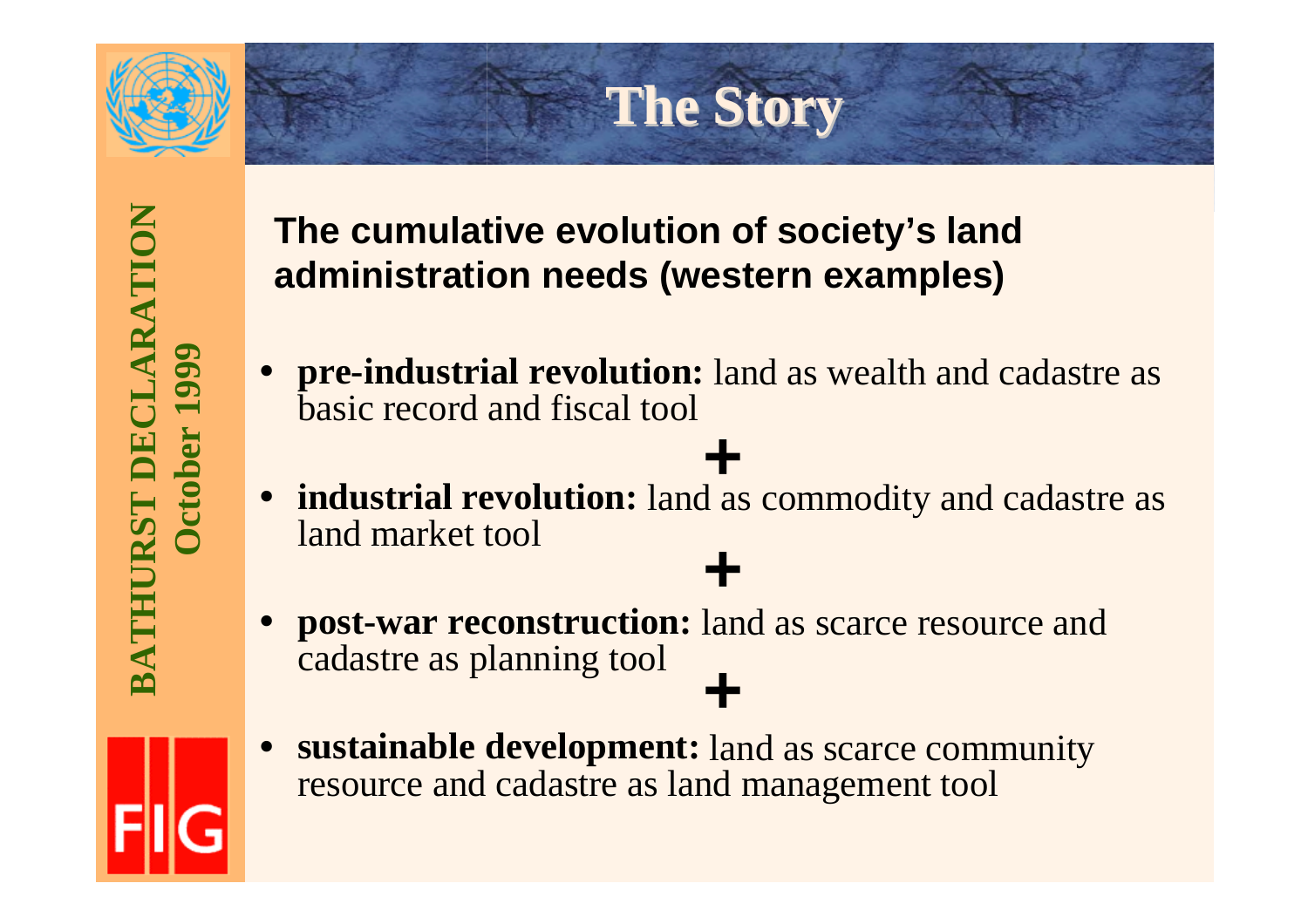

#### **The Story (continued) The Story (continued)**

- The relationship of humankind to land is dynamic
- As a result, the supporting land administration infrastructures are dynamic
- The humankind to land relationship is changing due to global drivers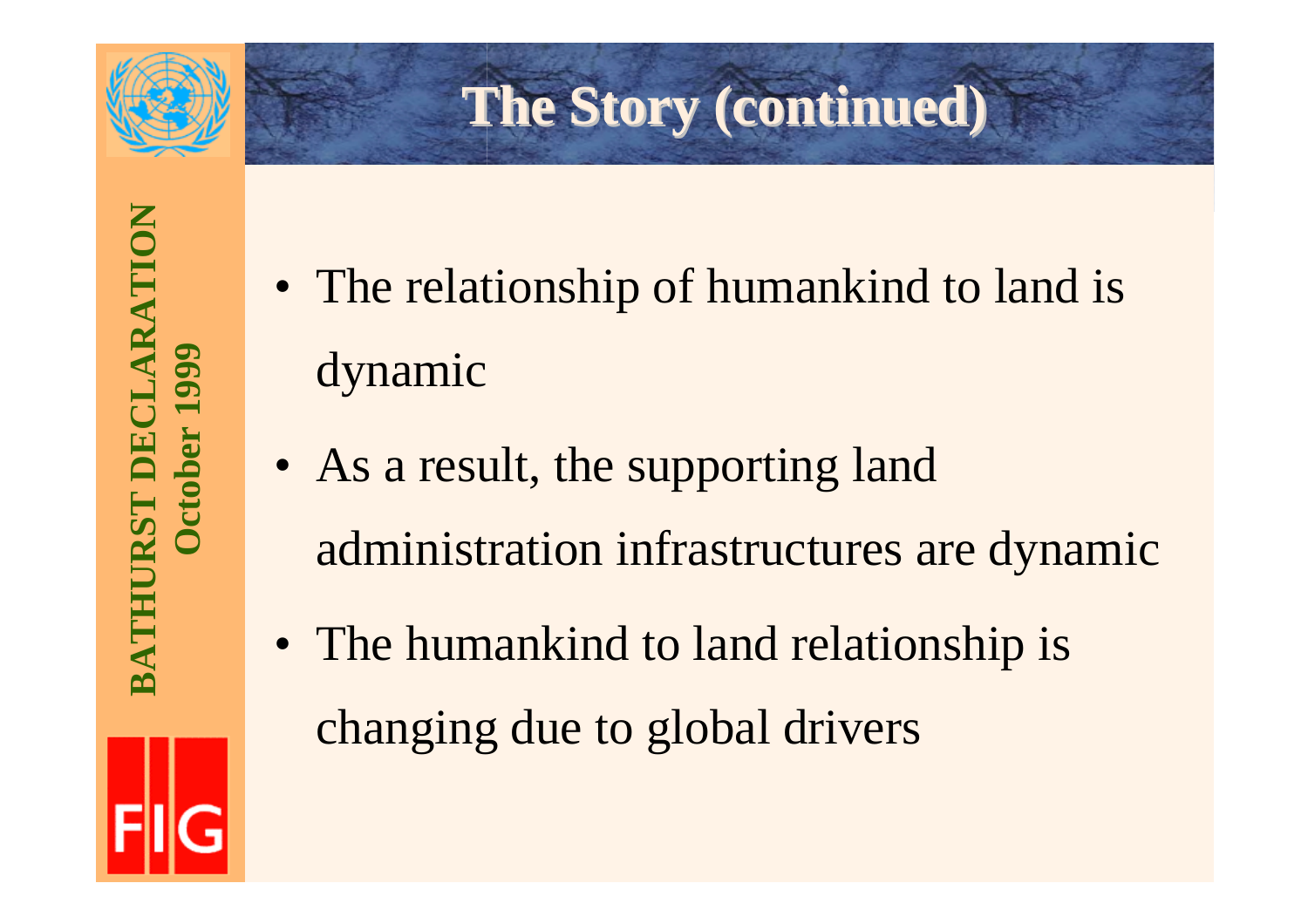

### **Social and Environmental Imperatives**

BATHURST DECLARATION **BATHURST DECLARATION October 1999** October 1

- half the world's population lives in urban areas;
- 40-60% of urban population have no secure land tenure;
- 2/3 of world's population will live in water stressed conditions by 2025;
- a tenfold reduction in resource consumption of industrialized countries is necessary to meet the needs of developing countries;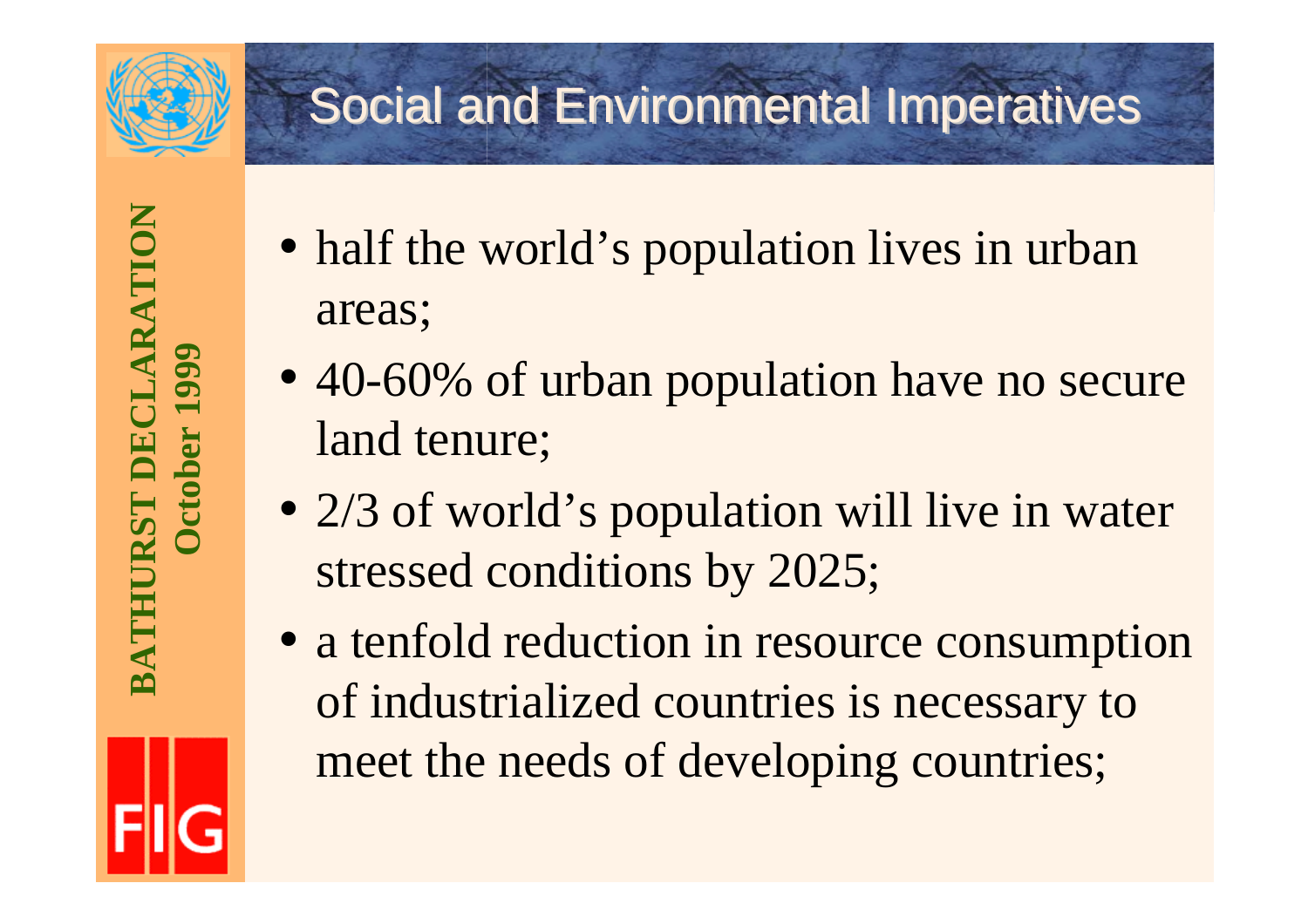

### **Social and Environmental Imperatives**

- in 1995, 25% of the world's mammal species were at risk of total extinction;
- women account for half the world's population but they own only 1% of world wealth;
- every continent faces indigenous rights issues.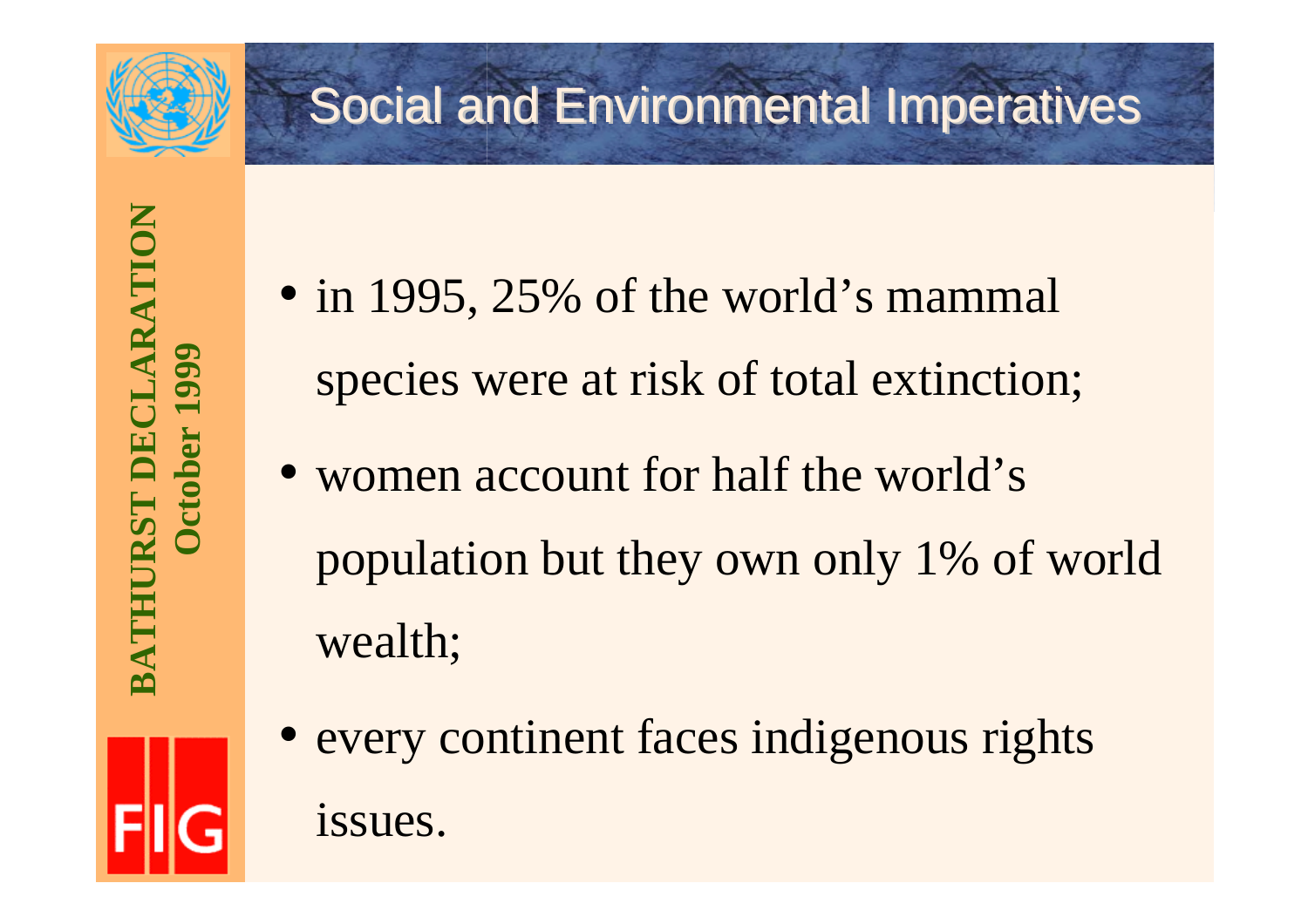

### Why the Bathurst Declaration

**BATHURST DECLARATION** BATHURST DECLARATION **October 1999** October

- nearly three decades since the Stockholm Declaration on theenvironment;
- seven years since Agenda 21;
- still far from sustainable development;
- imperative for fundamental institutional, legal and technological reforms;
- land administration infrastructures are crucial for sustainable development.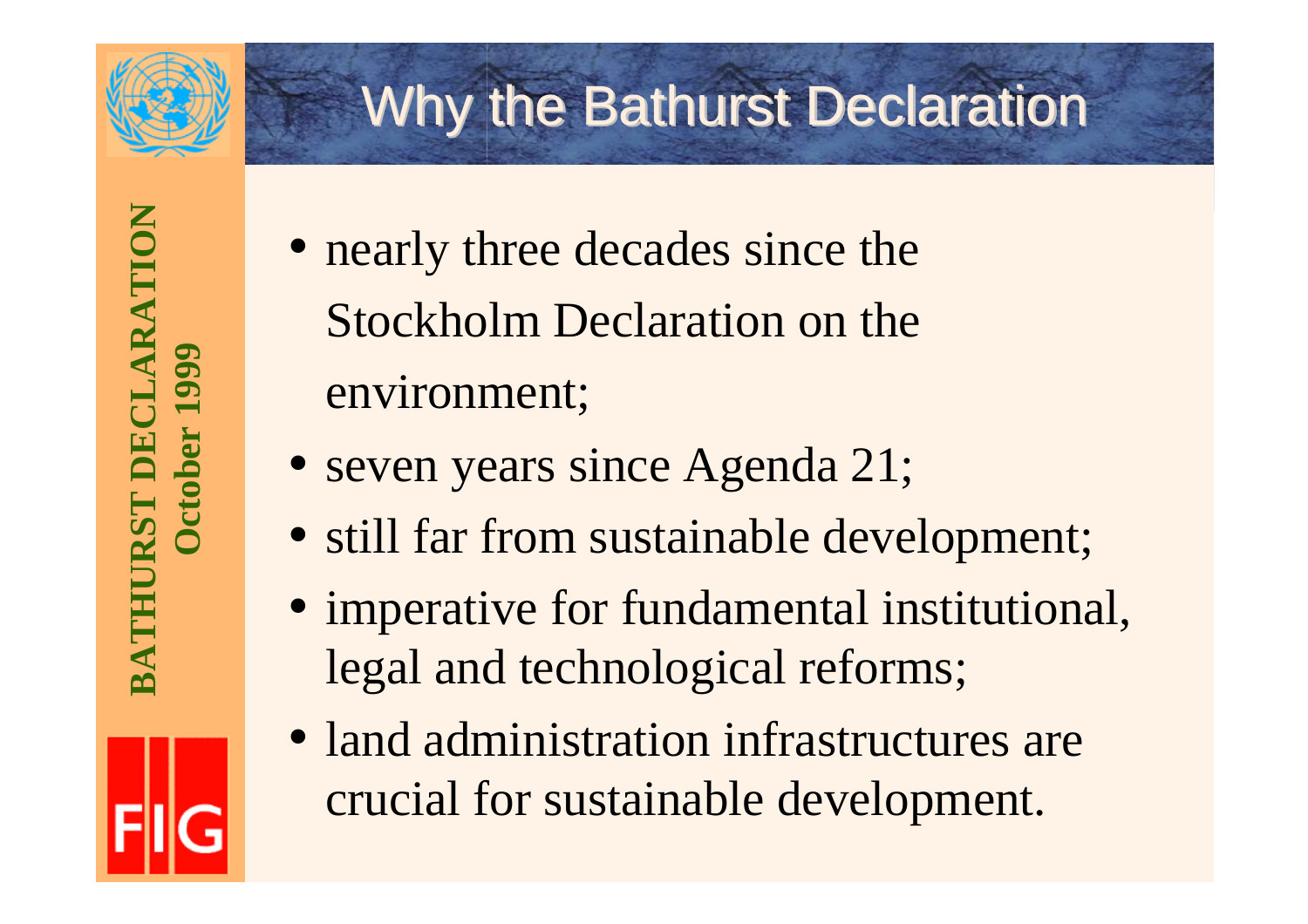

#### **Background**

- **FIG Statement on the Cadastre 1995**
- **UN-FIG Bogor Declaration on Cadastral Reform - 1996**
- **MOLA Land Administration Guidelines 1996**
- **FIG CADASTRE 2014 1998**
- **UN-FIG Bathurst Declaration Land Administration for Sustainable Development - 1999**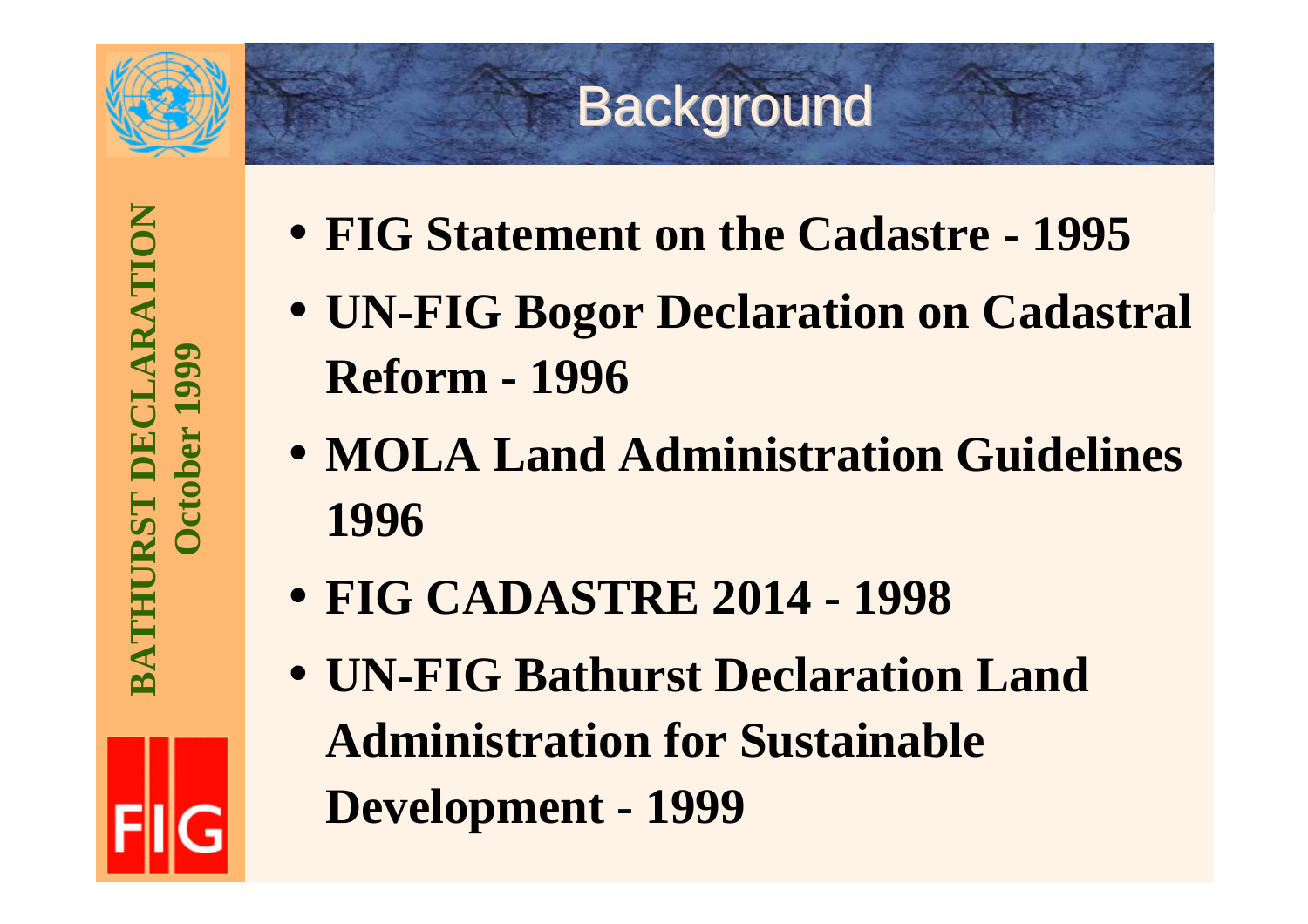

#### **Delegates**

BATHURST DECLARATION **BATHURST DECLARATION** October 1999 **October 1999**

40 world experts in land administration from:

- 5 continents
- 25 developing and developed countries
- 5 UN agencies and World Bank
- FIG and particularly Commission 7 (Cadastre and Land Management)

Chosen for their expertise and established record of achievement in their respective areas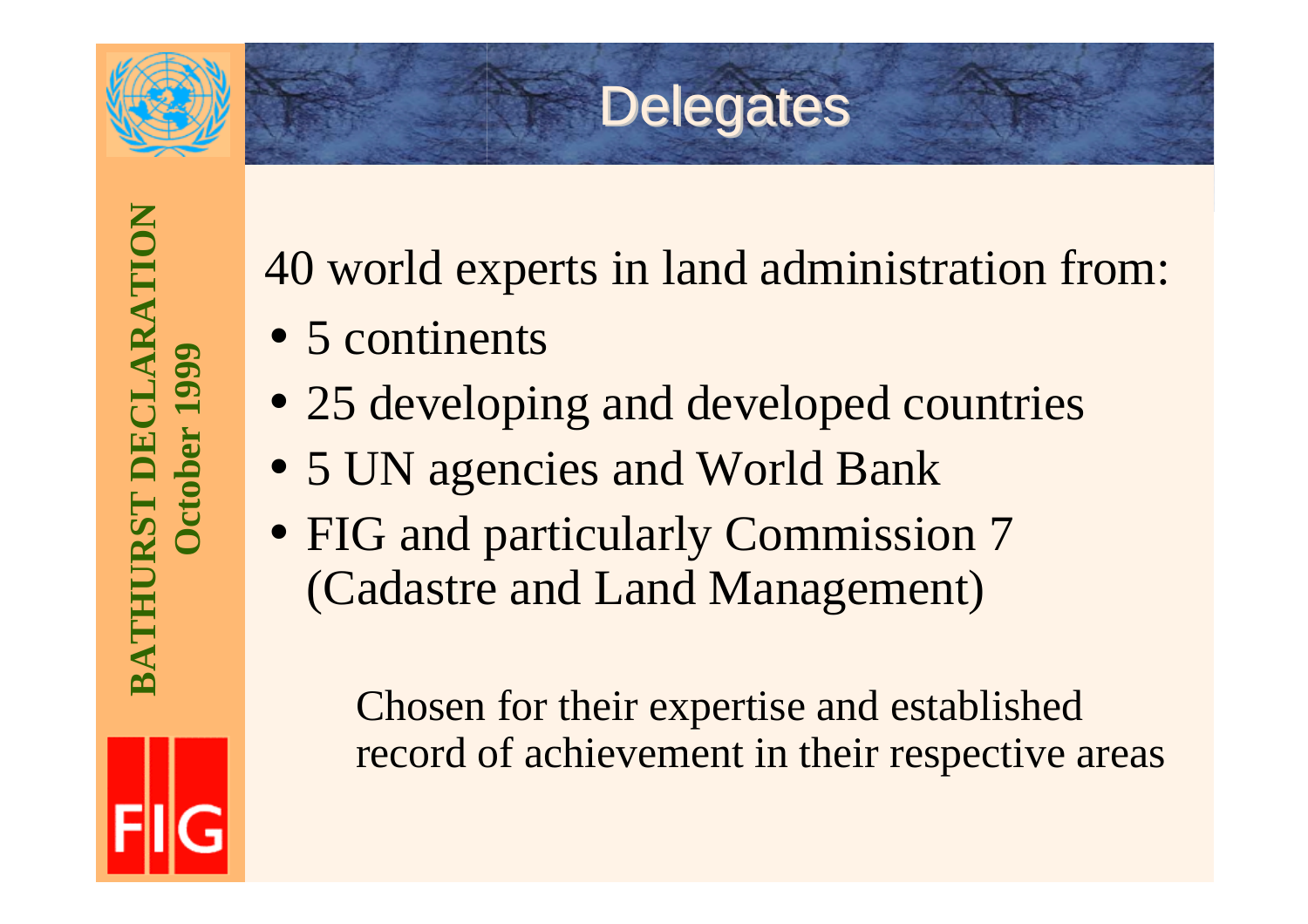

**BATHURST DECLARATION**

BATHURST DECLARATION

**October 1999**

**Detober 1999** 

#### **United Nations United Nations**

- UN DESA, Division for Sustainable Development, New York;
- UN DESA, Division for Statistics, New York;
- UNCHS (Habitat), Nairobi;
- UNFAO, Rome;
- UNECA, Addis Ababa;
- World Bank, Washington DC;
- Meeting of Officials of Land Administration (MOLA), UNECE; and
- PCGIAP created by UNRCC for Asia and the Pacific.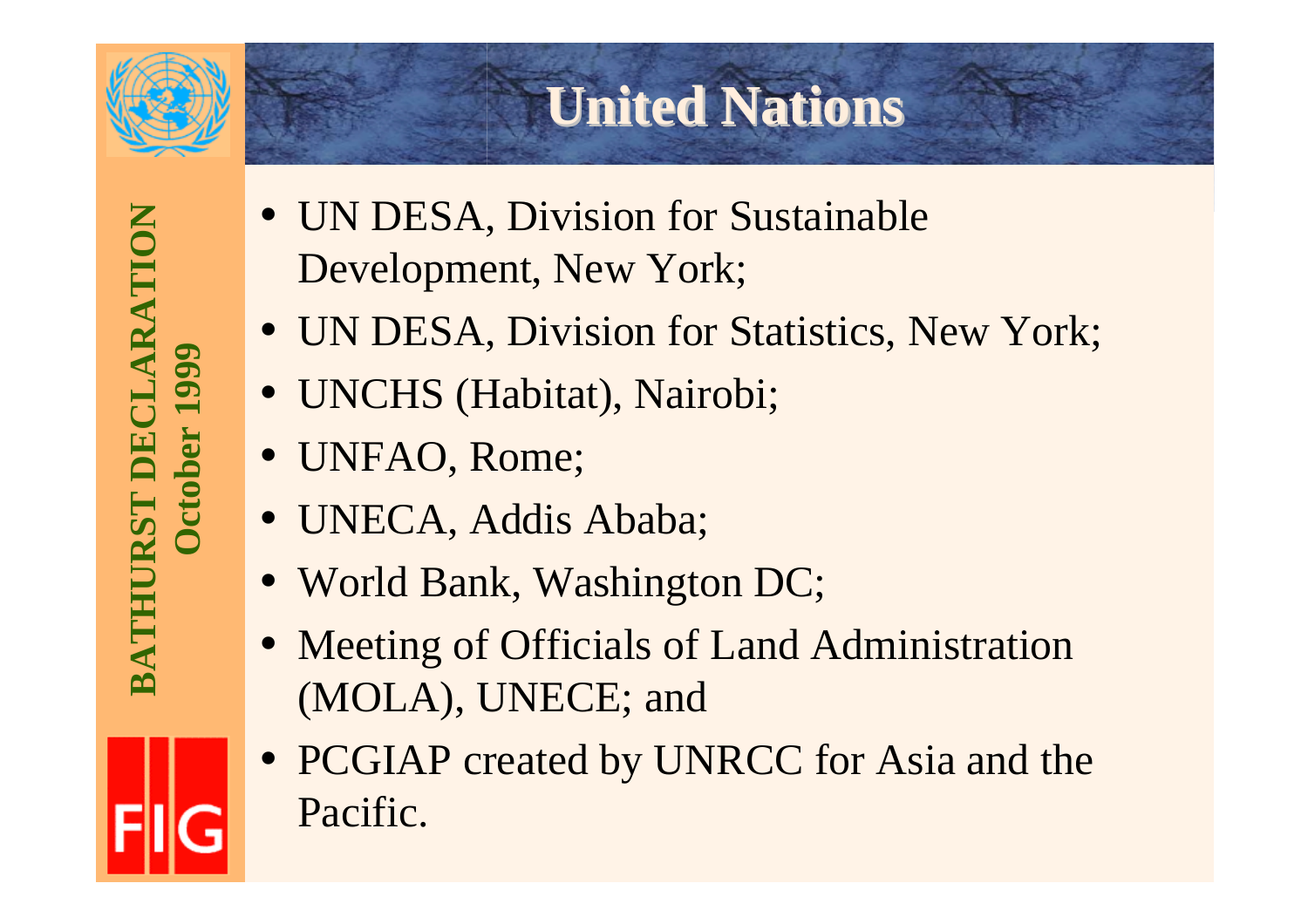

#### Delegates

Extended to experts with backgrounds including:

- •surveyors,
- •lawyers,
- •economists,
- •valuers,
- •anthropologists, •private sector.
- •geographers,
- •planners,
- •information technologists,
- •government administrators,
- •academics,
-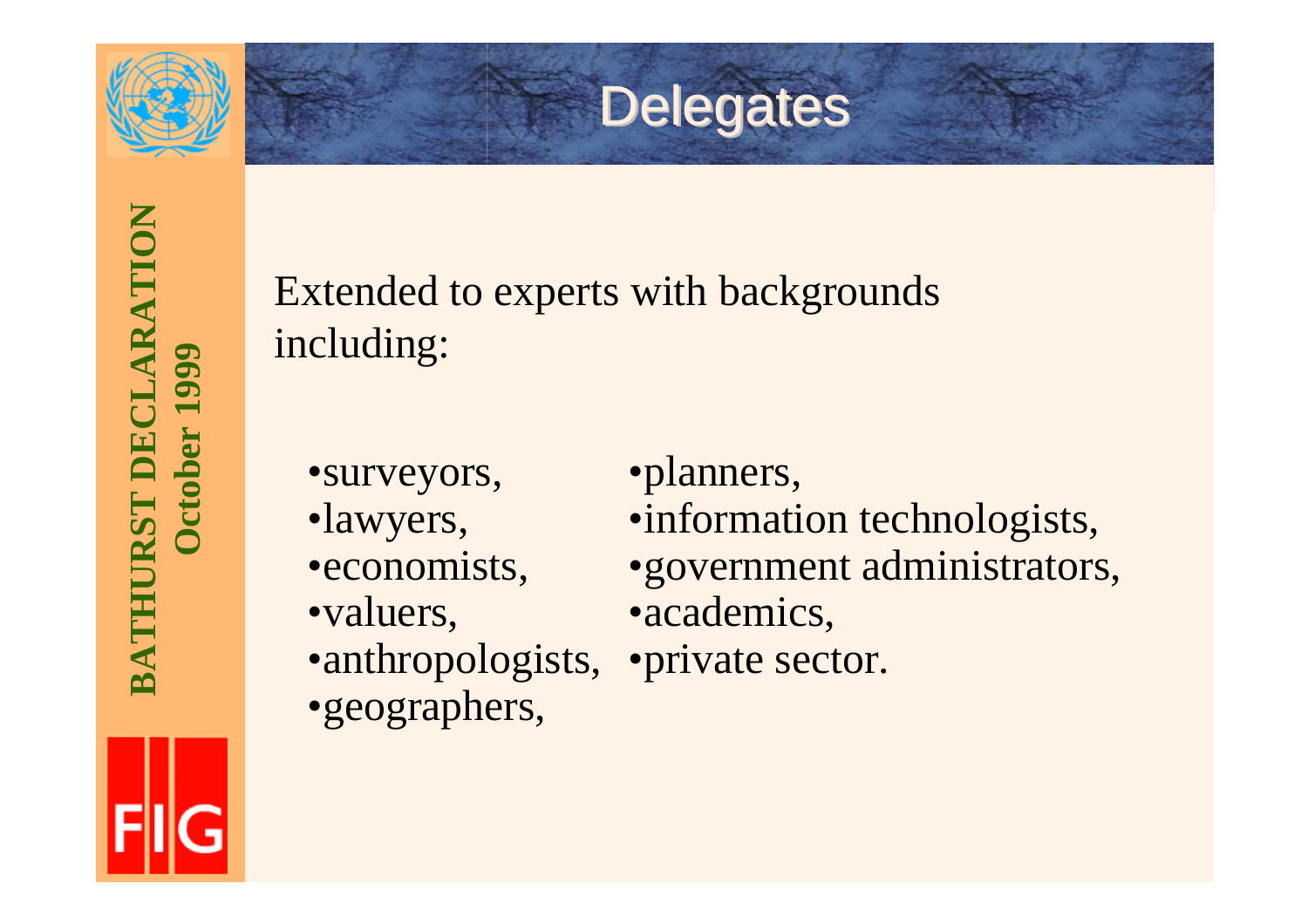

#### **Process**

#### **Pre-workshop:**

- draft outline of the Declaration and draft of key topics
- many participants (25) were asked to

prepare a paper on a recommended topic that was based around the workshop themes

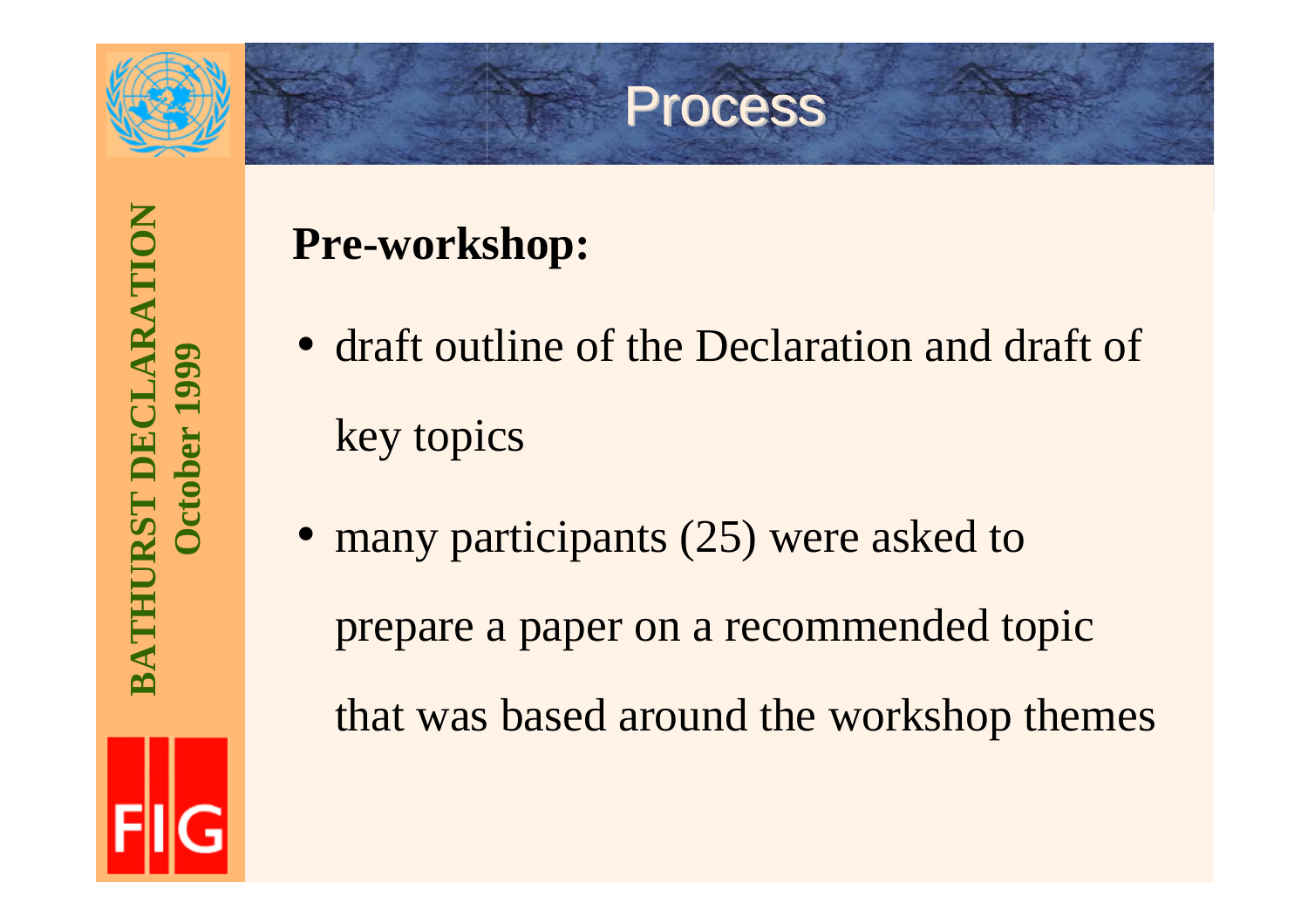

#### **Process**

#### **One-week residential workshop:**

- each topic discussed in small groups then debated in plenary
- draft of key points for comment and modification
- three Plenary Discussions of successive drafts of Declaration, Recommendations and Report

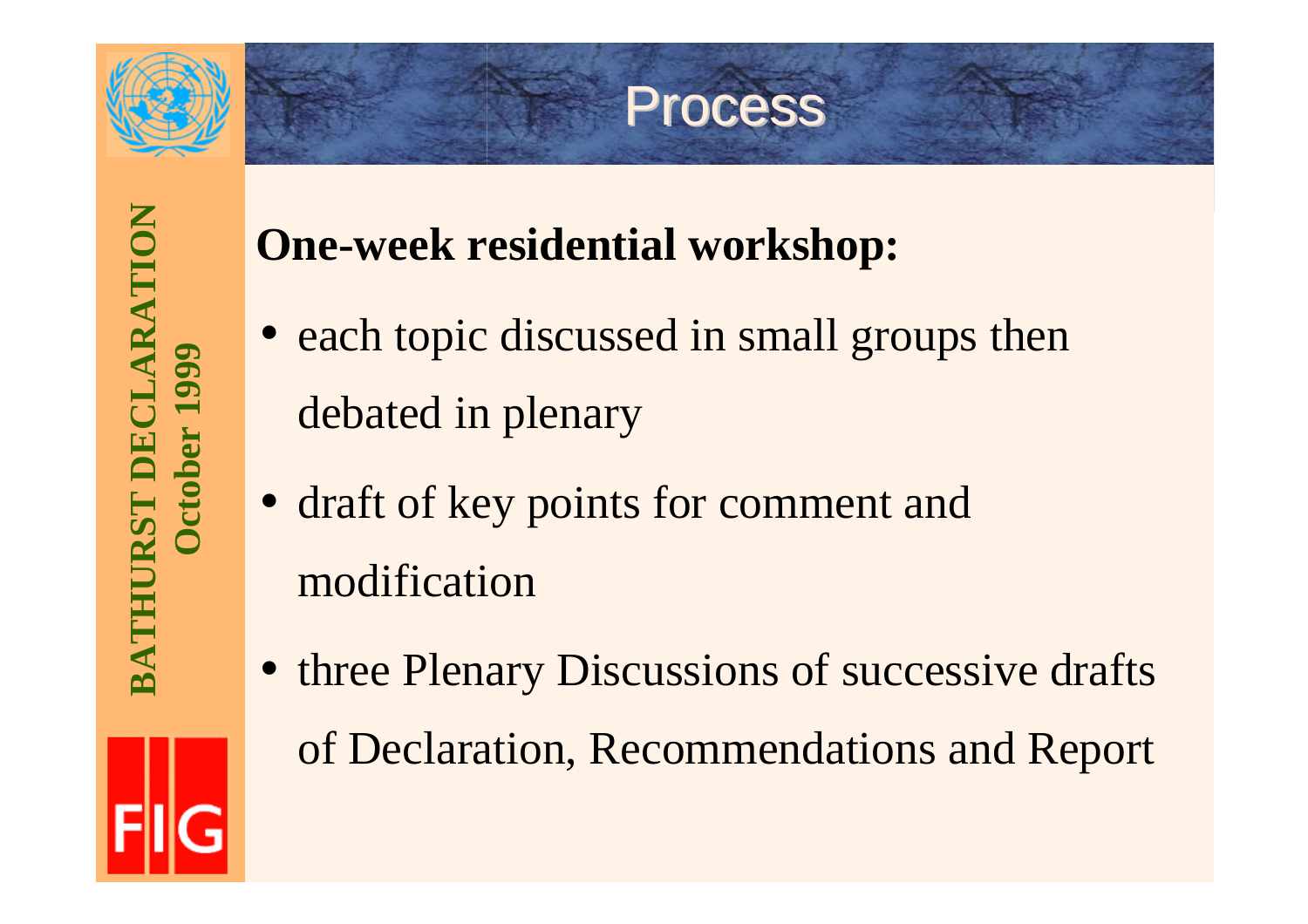

### **International Melbourne Conference**

**BATHURST DECLARATION** BATHURST DECLARATION **October 1999** October

• Official launch of Bathurst Declaration

on Land Administration for

Sustainable Development

- Presentation of position papers
- Extensive discussions

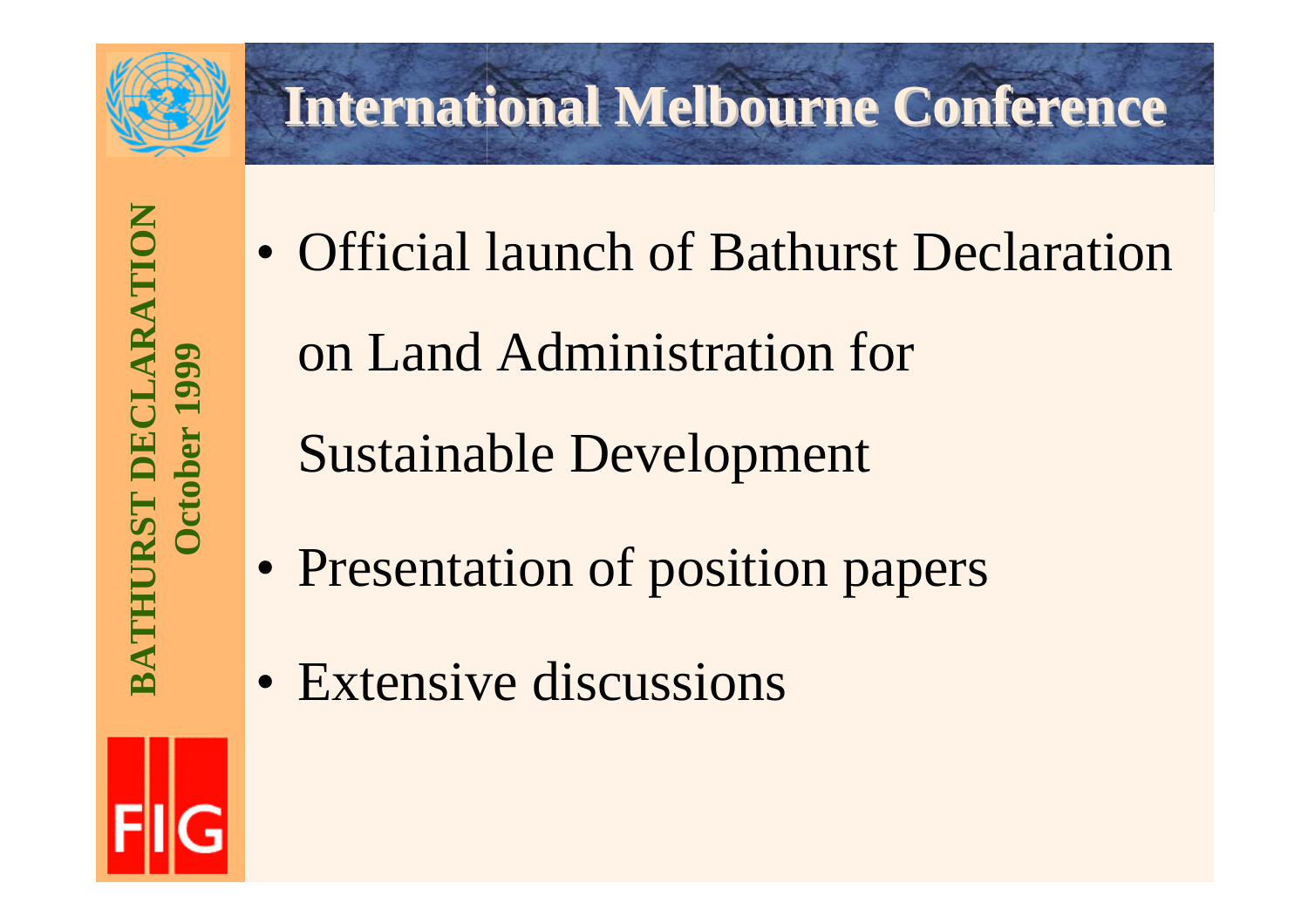

#### **Future Actions Future Actions**

**BATHURST DECLARATION BATHURST DECLARATION October 1999** October 1

- Report to UNRCC for Asia and Pacific, March 2000
- Report to UN Sustainable Development Commission in New York in April, 2000
- Present to FIG General Assembly, May, 2000
- Present at a wide range of conferences and distribute to countries and NGOs widely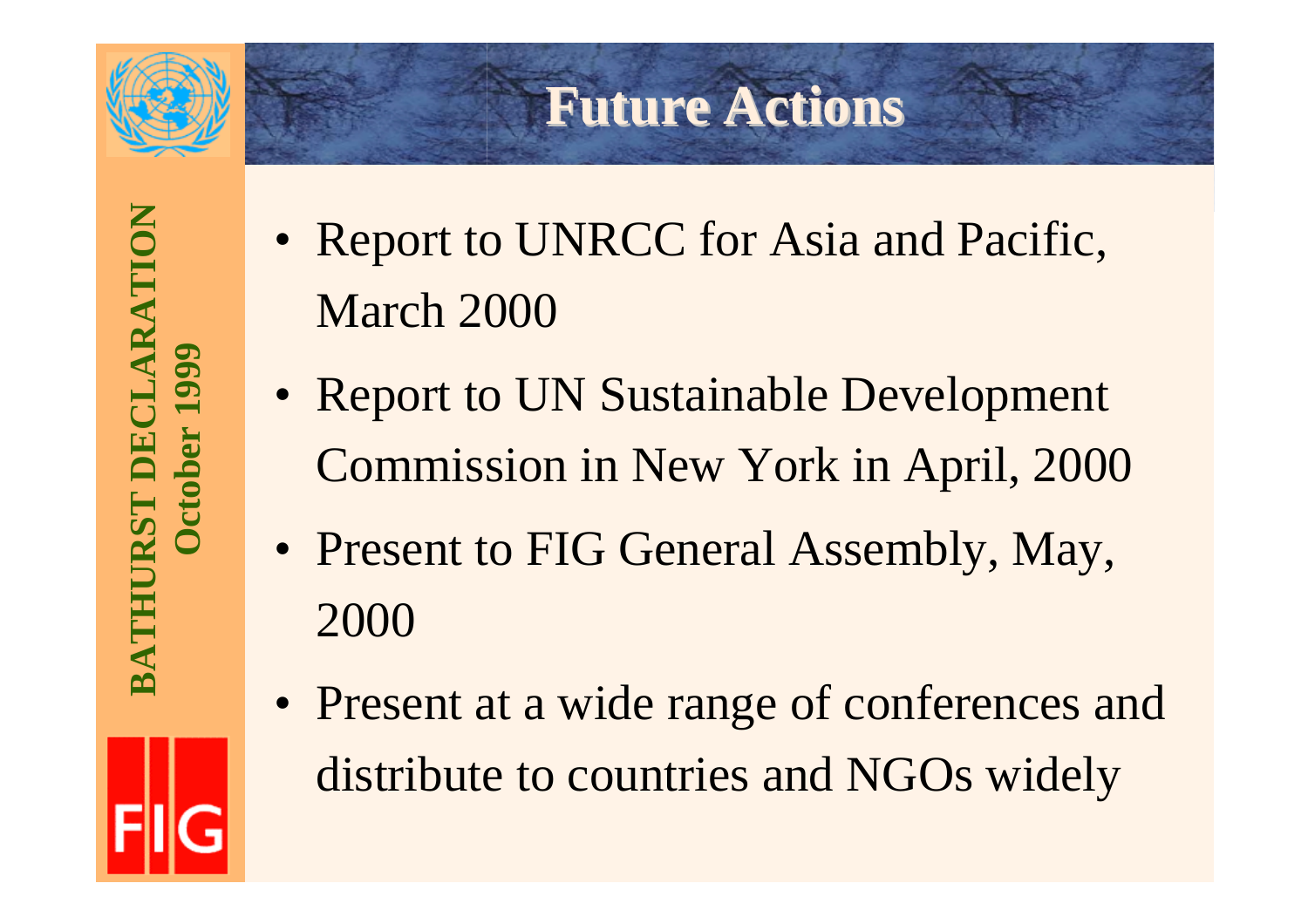

### **Executive Summary**

**BATHURST DECLARATION BATHURST DECLARATION October 1999** October 1

### **The Bathurst Workshop examined:**

- future humankind/land relationships,
- the role of land in sustainable development,
- food, water and land policies,
- land tenure and land administration systems,
- how land markets, land registration, spatial planning and valuation interact, and
- re-engineering land administration systems.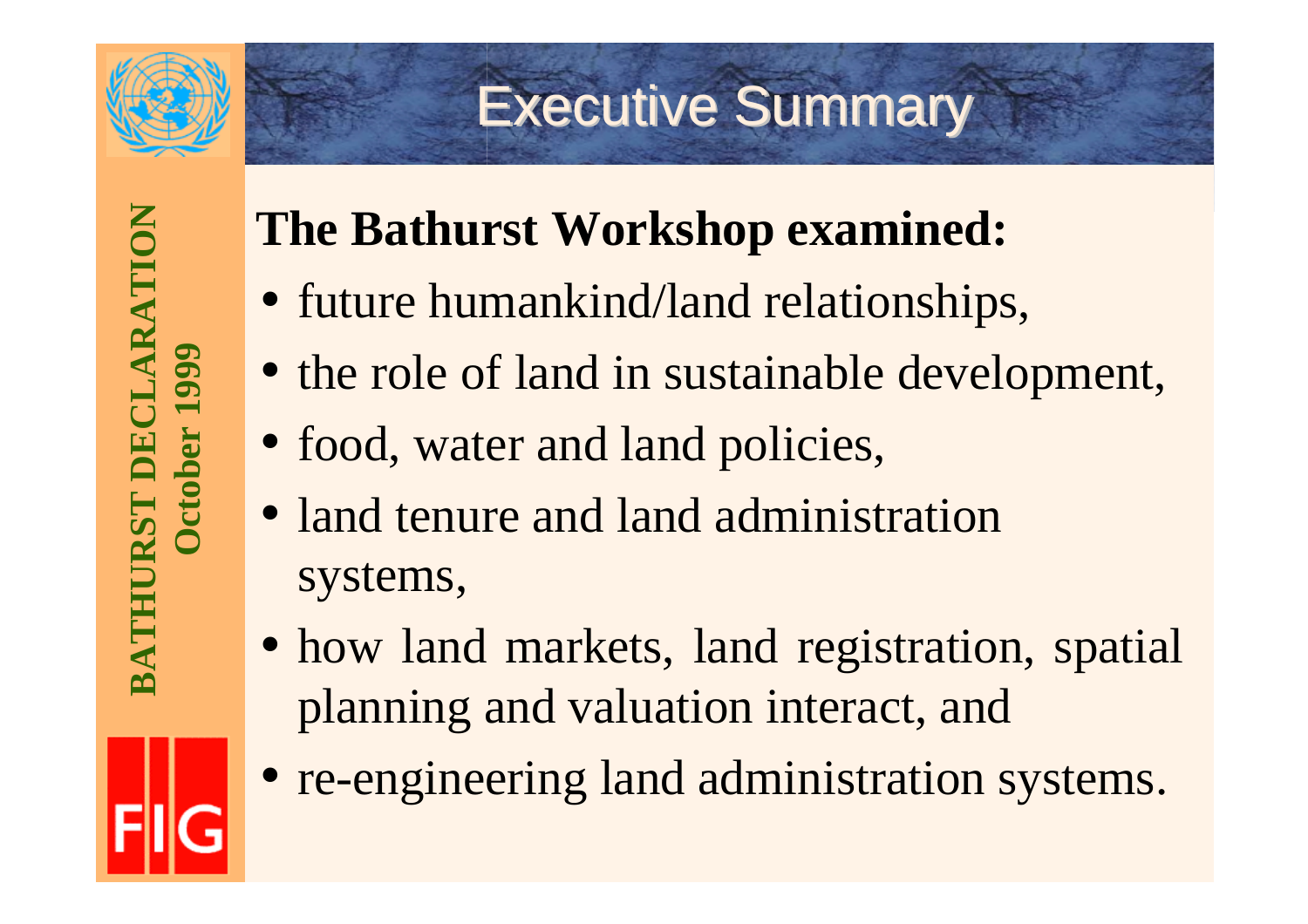

### Executive Summary (continued) Executive Summary (continued)

#### **Global context:**

- sustainable development (social, economic, environmental)
	- e.g. rapid urbanization, water crisis, land degradation
- economic restructuring
- information revolution
- globalization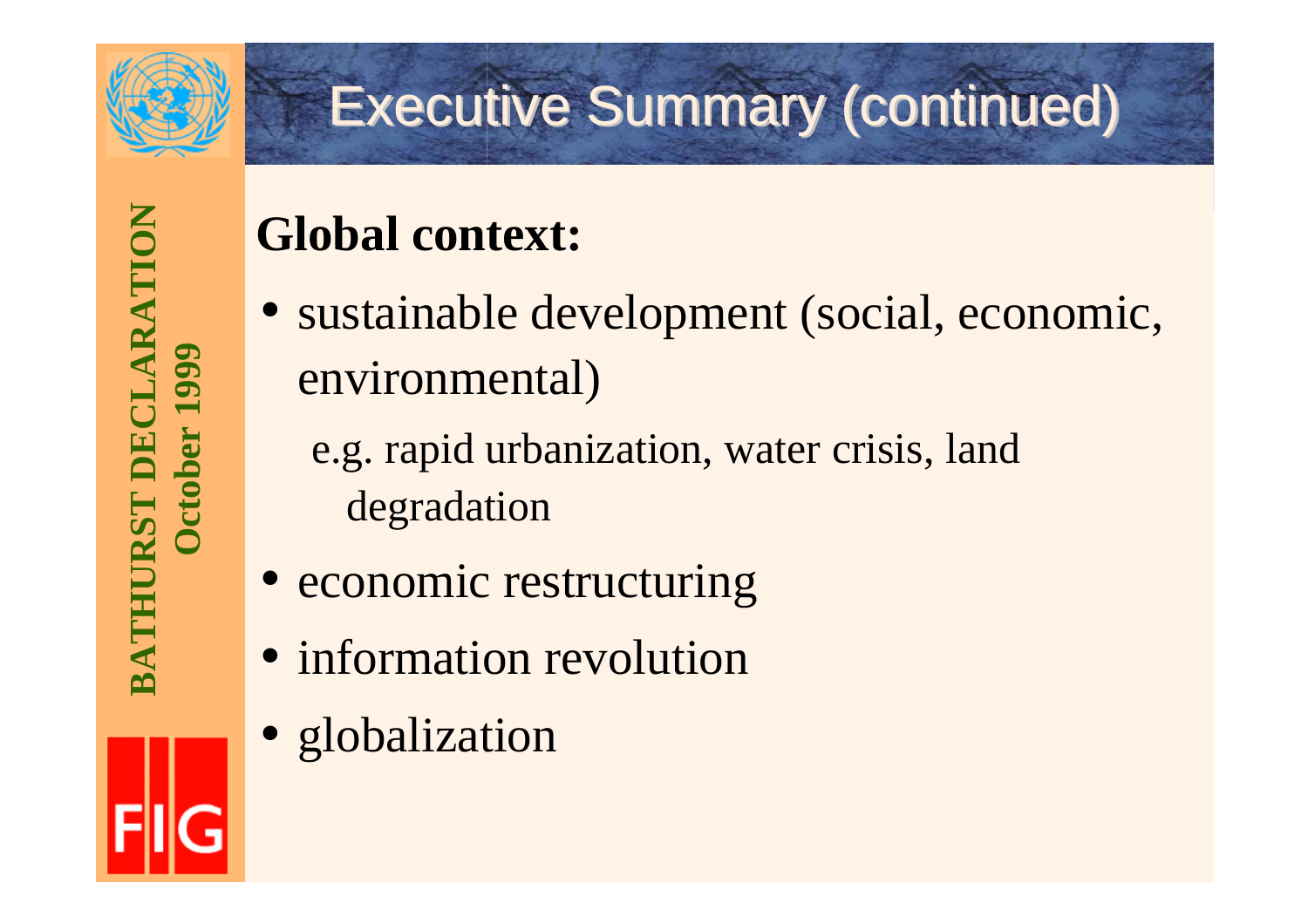

- legal security of tenure and access to property for all men and women;
- institutional reforms to give people full and equal access to economic resources and investment in the necessary property infrastructure;
- halving the number of people around the world who do not have effective, secure access to property rights in land by the Year 2010;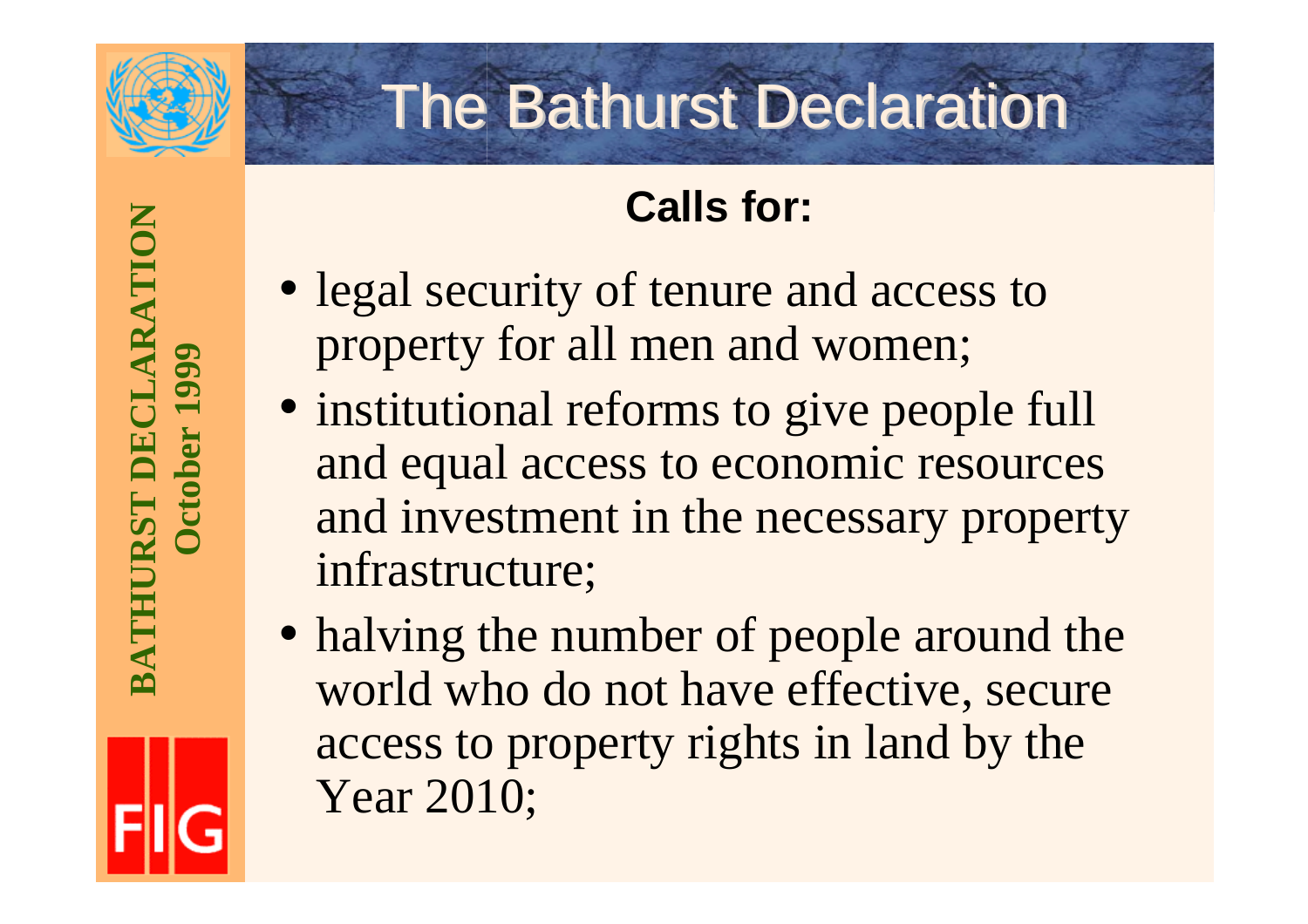

- investing in the necessary land administration infrastructure and indissemination of land information toachieve reforms;
- strengthened cooperation between land administration professionals;
- full and active participation by local communities in formulating and implementing the policy agenda;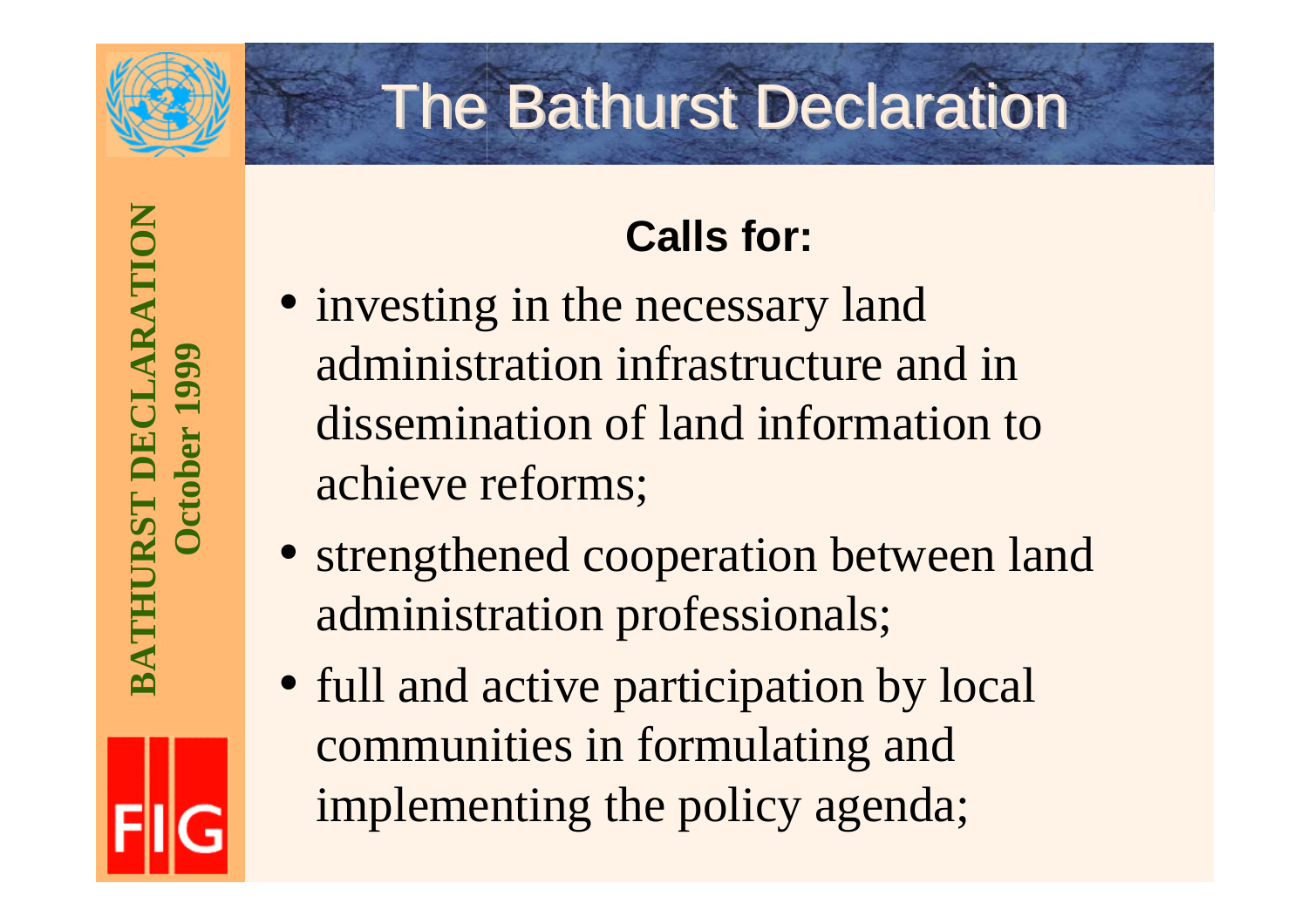

- improved access to land and to land administration systems by all, especially women, indigenous groups, the poor and the disadvantaged;
- development of user-driven systems for sustainable development;
- flow of information on land and property between government agencies and the public;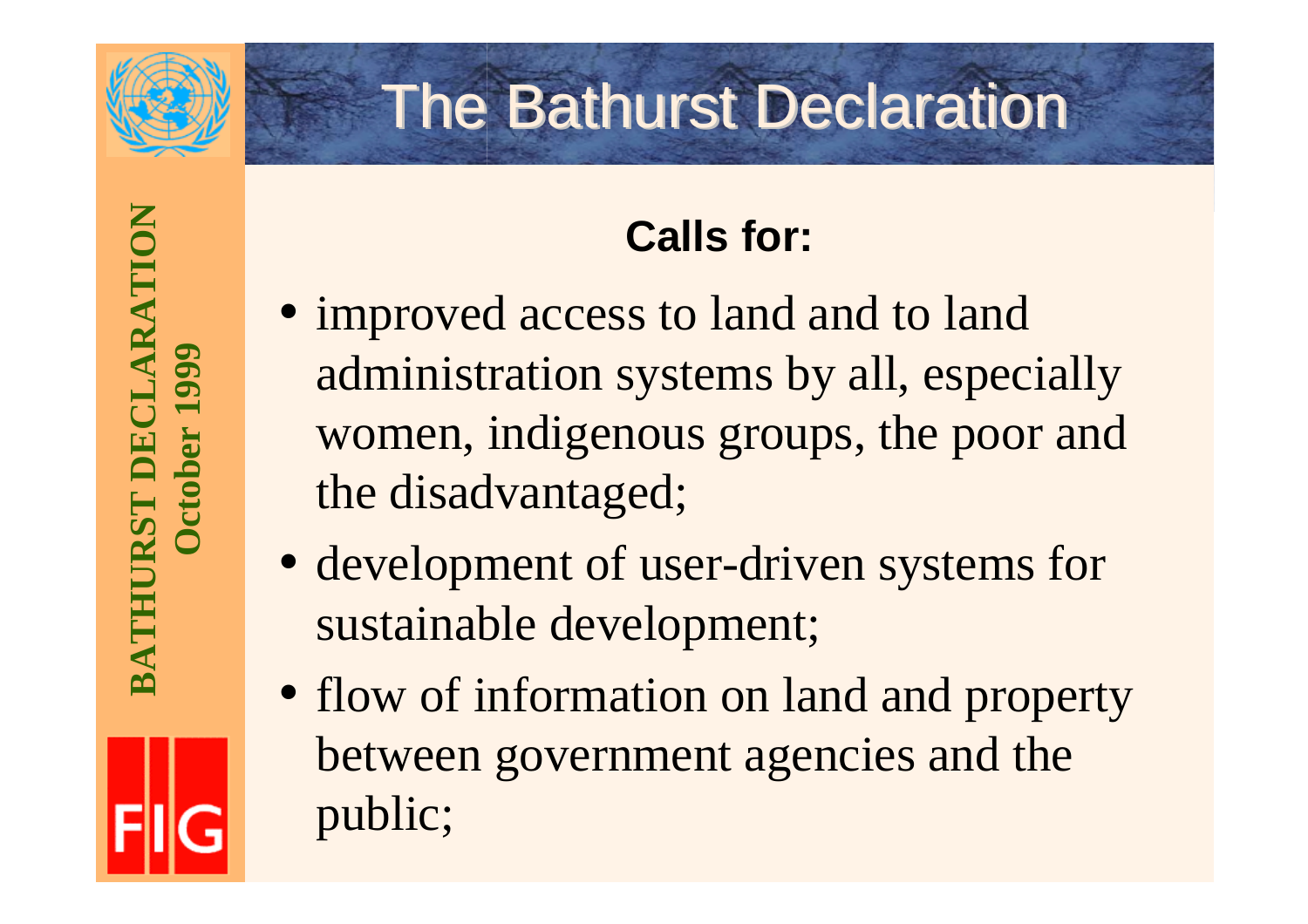

- efficient operation of land markets through appropriate regulatory frameworks that address environmental and social concerns;
- UN to undertake a study and produce an atlas of global land tenure and land administration issues;

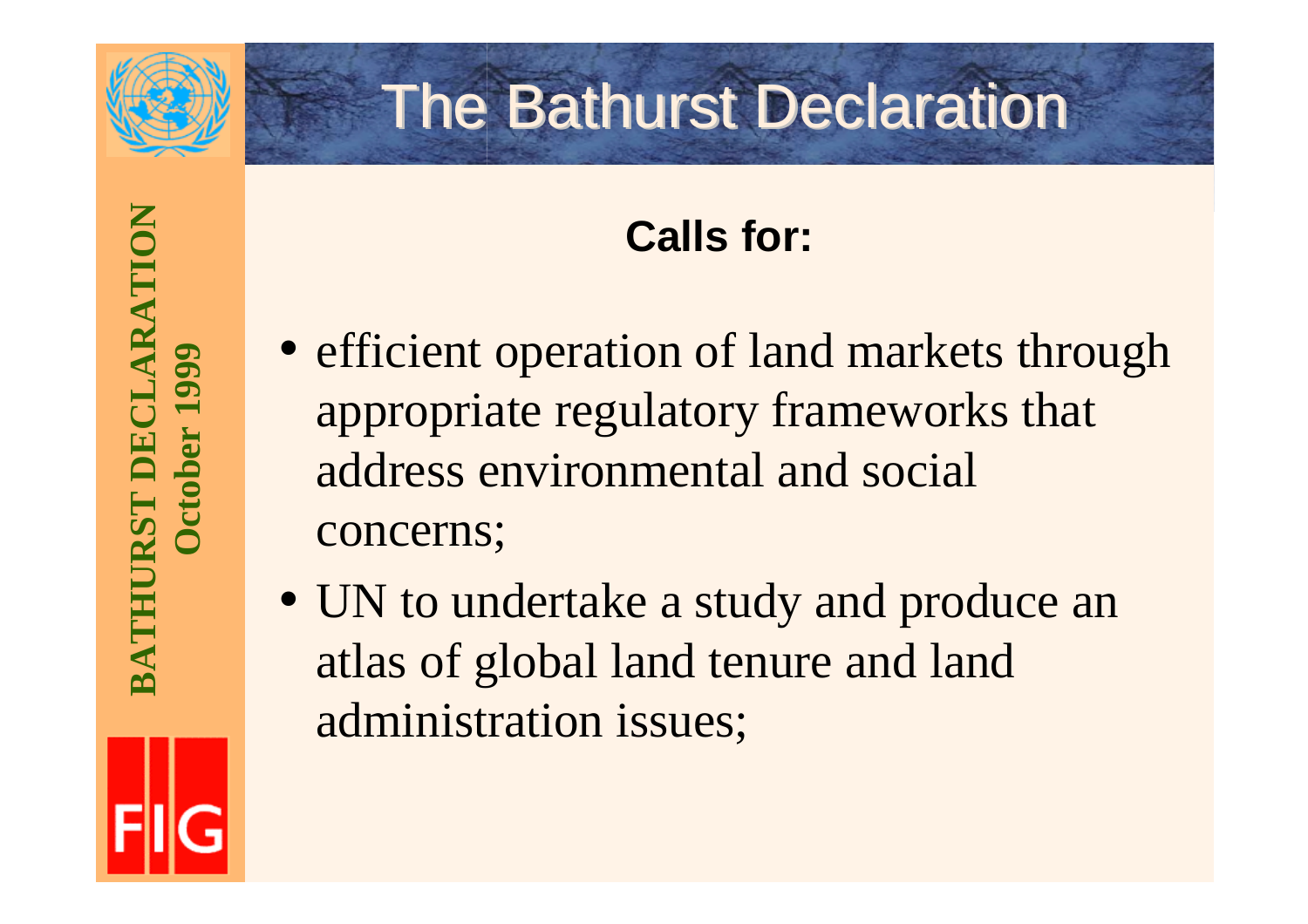

**BATHURST DECLARATION**

**BATHURST DECLARATION** 

**October 1999**

October 1

### **The Bathurst Declaration**

- coordinated UN-FIG education and training in land administration;
- country profile analyses of land administration systems;
- development of performance indicators.